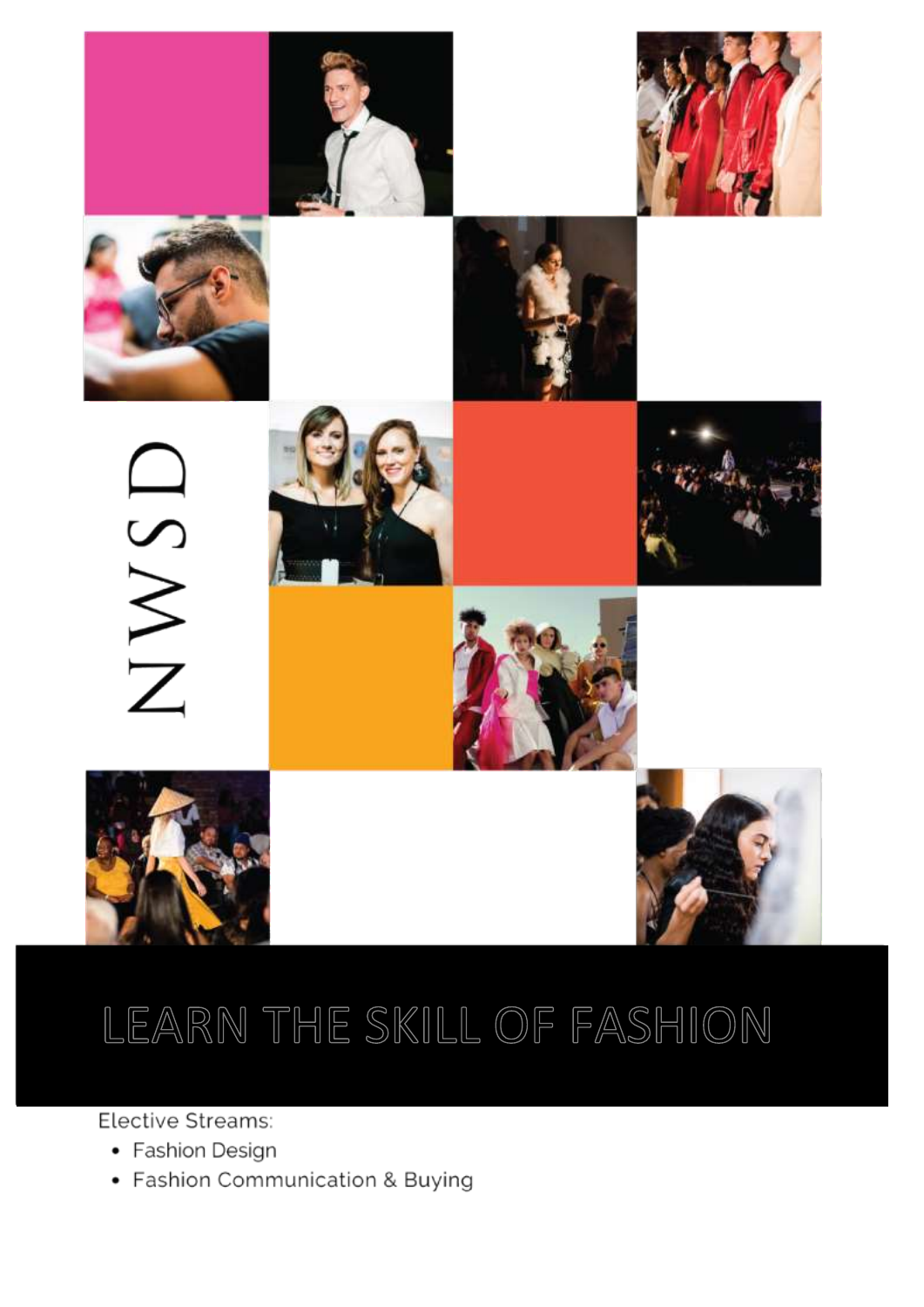# NORTH WEST SCHOOL<sup>or</sup> DESIGN

North West School of Design (NWSD), founded by awarding winning and highly recognized Fashion Entrepreneur Marlene Oosthuizen, has recently celebrated 22 years of training International and South Africa's top designers and fashion professionals. From 2013 the institution provided the South African fashion industry aspirants the opportunity to gain certification from the internationally recognised City and Guilds in fashion design or fashion buying and communications. As per the DHET, it is unfortunate that City and Guilds is no longer recognized in South Africa as of 2018 – this has provided an opportunity for NWSD to reinvent the brand and become aligned to the HEQSF at an appropriate NQF level. Through research and commitment, NWSD has designed a NQF Level 6: DIPLOMA IN FASHION DESIGN which has been submitted for accreditation.

VWSD

The 3-year course in Fashion Design aims to provide the technical skillsets and practical techniques fashion designers need to conceptualize ideas, create blueprint patterns and, construct apparel by applying finishing techniques to production processes. It also aims to provide understanding of the core theoretical principles and practices that are integrated into the business of fashion, encouraging an entrepreneurial mindset able to justify the impact of the fashion world in driving international markets and globalization. Graduates entering the industry have a variety of career options available and gain valuable exposure through real-world work integrated learning experiences throughout the three years. The course e-ncourages specialization within the discipline and provides access to further lifelong learning opportunities.

The North West School of Design is situated in the City of the People - Klerksdorp, North West. Together with [Rustenburg,](https://en.wikipedia.org/wiki/Rustenburg) Klerksdorp forms the economic heart of the Platinum Province, North West Province.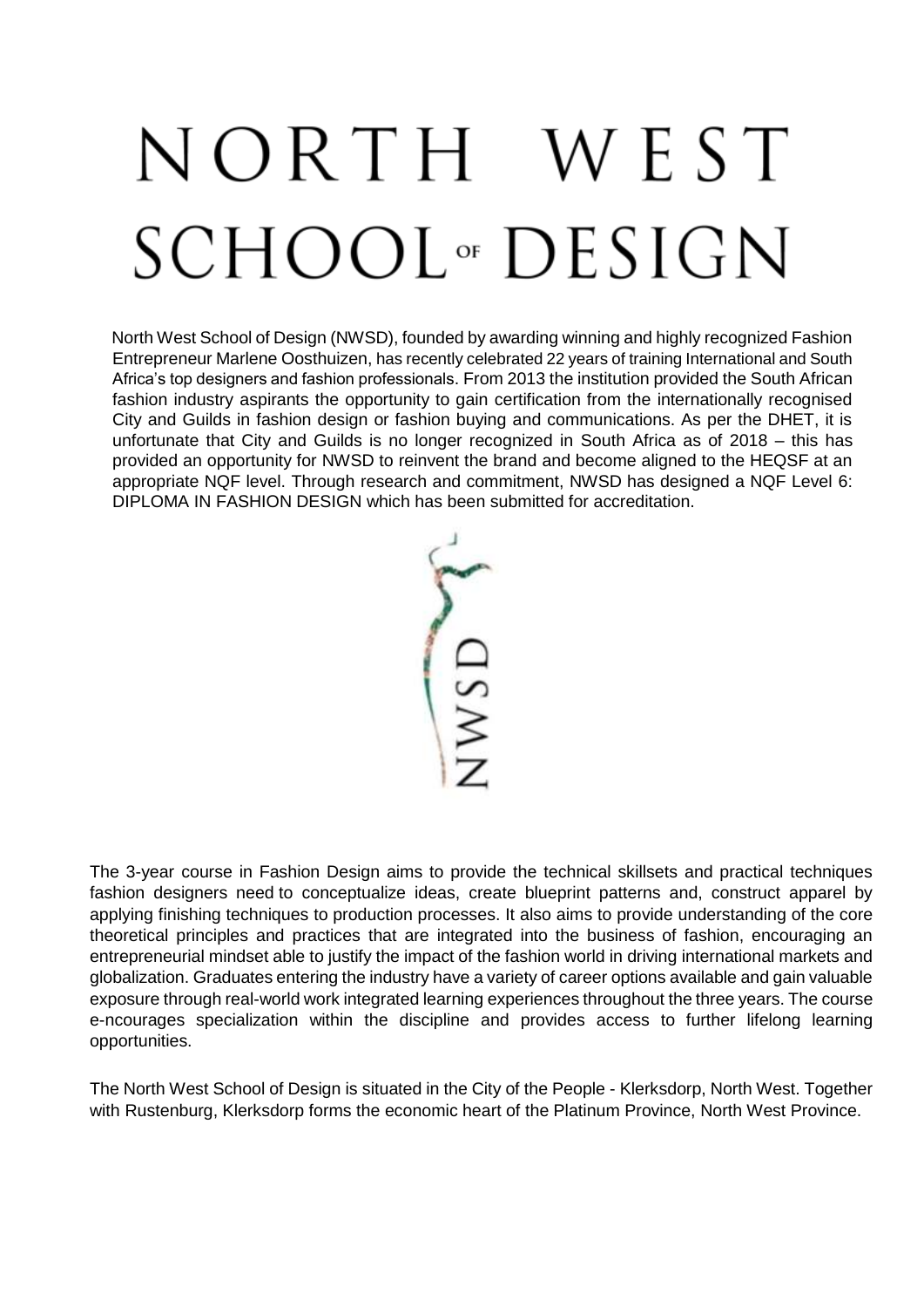# **APPLICATION AND REGISTRATION PROCESSES**

You (The Applicant) are more than welcome to apply online or to visit the college where you can interact with lecturers and students and see what NWSD has to offer.

We are available on any academic day of the year to help you with your application and registration process.

If you want to transfer from another Fashion Institute to North West School Of Design, please contact our Head of Institute, **Marlene [\(nwsd@gds.co.zs\)](mailto:nwsd@gds.co.zs) ,** for an RPL application.

If you need help with your application, please feel free to:

- Go to the **Contact us** page
- Send an email to our registrar, **Charles**: [charles@nwsd.co.za](mailto:charles@nwsd.co.za)
- Phone us: +27 (0)18 462 5149

Here are the steps to take when applying to study at NWSD:

#### **STEP 1: Get the Prospectus**

- Once you have worked through our course offerings and have established which course you would like to apply for, make sure to go through the course prospectus so that you are more familiar with our admissions criteria, class schedule, subject structures and examination procedures.
- At this stage it is not required to choose between the Fashion Design or the Fashion Communication & Buying streams. All fulltime students register for the Fashion Design course, and it is then after your first year of study that you can decide to move over to the Fashion Communication & Buying stream. This is to ensure that your decision is made only once you are more familiar with the fashion industry and that you will have a better understanding of the differences between the streams.
- If at this stage you are not sure about any aspect of the course Prospectus, please email us [\(charles@nwsd.co.za\)](mailto:charles@nwsd.co.za) , or give us a call (+27(0) 18 462 5149) to clarify.

#### **STEP 2: Apply for Registration**

- To complete our online registration, go to this [link](https://www.nwsd.co.za/nwsd-online-application/) and fill-in the registration form and do the online application test.
- Our Admission Officer will contact you telephonically and by email with your test results and the acceptance letter.

#### **STEP 3: Payment of Registration fee**

- Once your application has been approved, it is vital that you pay your registration fee rightaway, as your seat is only guaranteed once you have a NWSD student number.
- The student number and registration confirmation letter will only be issued once the registration fee has been paid.
- $\bullet$  We have a reserve of 45 students for our 1<sup>st</sup> year group. Ensure that you apply ASAP so that your application can be processed, as you can only pay your registration fee once you have been accepted in writing.

#### **STEP 4A: Registration Contact**

- After submitting the exam and paying the registration fee, our Admissions Officer will send you the following documents, of which you need to go through and sign:
	- **Registration Contract**
	- Internet Contract
	- Student Supply List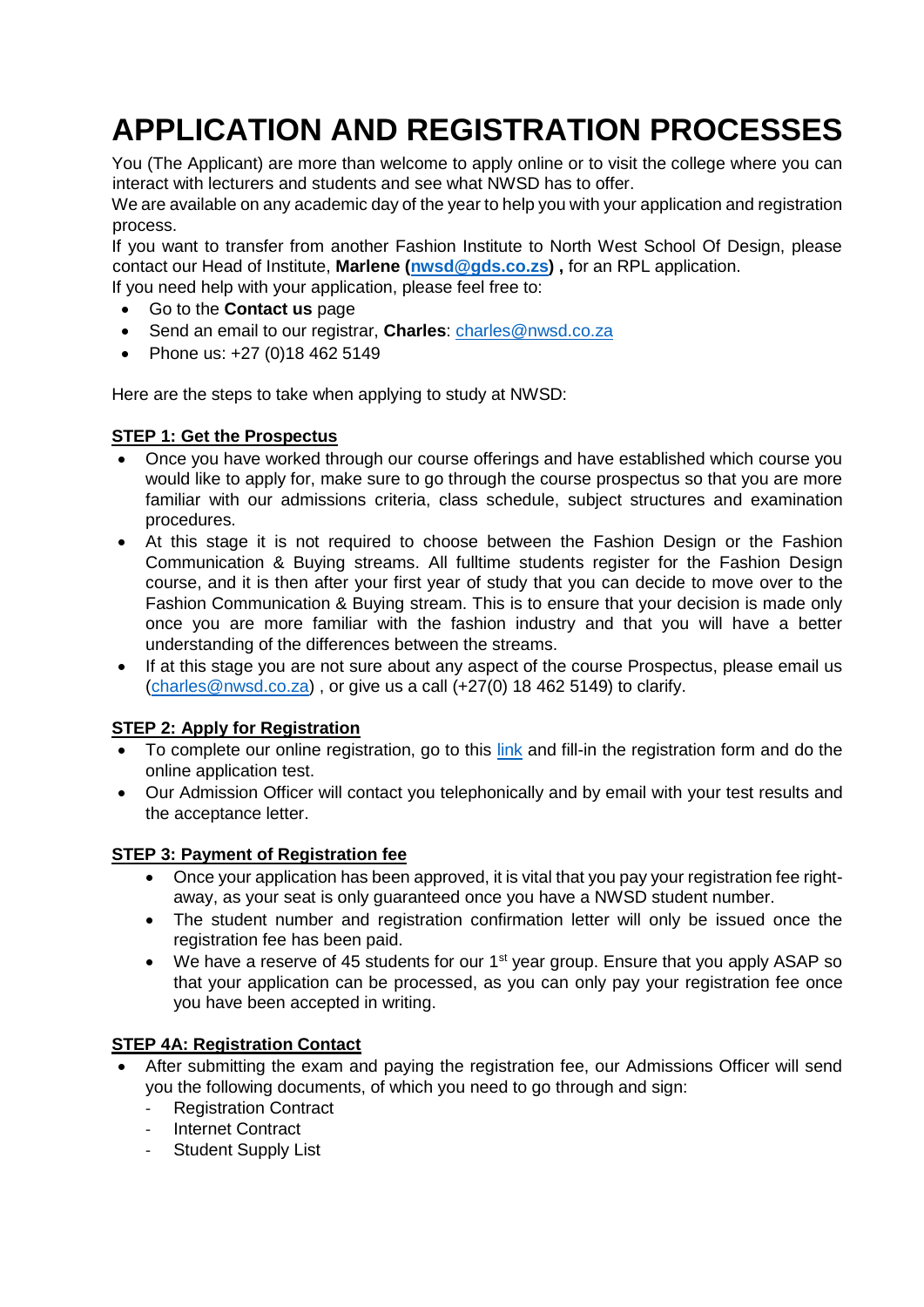- Once the above documents have been signed, kindly send them back to the Admissions Officer so that they can create a student file for you.
- Your signed documents should be sent back to the Admissions Officer with the following documents:
	- Certified copy of Applicants ID
	- Certified copy of Parent/Bursar/Guardian ID (i.e. person responsible for fees)
	- Certified proof of residential address
	- Two passport / ID Photos of the Applicant

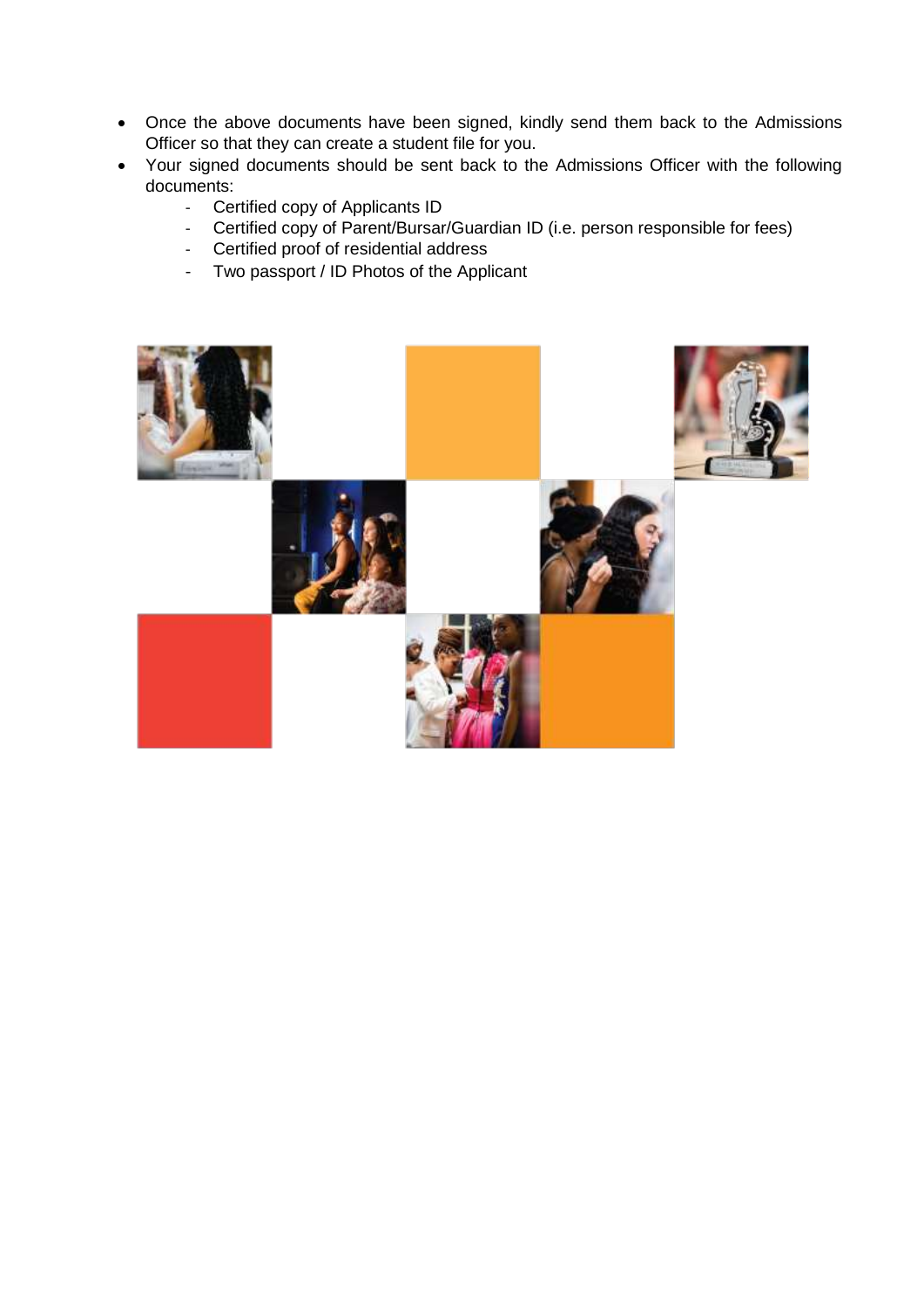### **ADMISSION**

The three(3) year Fashion Design and/or Fashion Communications and Buying programme requires the minimum of an NQF level 4 National Senior Certificate or equivalent (as judged by SAQA) for admission.

The prerequisite criteria is an Online Application Exam, of which the prospective student should achieve a minimum of 70%.

Upon successful achievement of the prerequisite and information submitted, the admissions manager will provide further information via email and phone call.

# **COURSE INFO**

The course consists of four full-year modules. In each year, the first three modules focus on the conceptual underpinnings, while the fourth module culminates the years learning into the Work Integrated Learning Module which focuses on the full cycle of production in the fashion world.

The first year of the course is compulsory for all students and forms the foundation of the programme – exiting students at NQF level 5. The course provides students with the opportunity to choose a career trajectory path and focus on the specialist set of skills and knowledgebase needed for either of these streams in their second year.

Students can enter the industry as fashion designers with the practical and technical skillsets to design and produce patterns and construct garments that are grounded in research and trend analysis. While the Fashion Communication and Buying electives focus on providing students with an expanded array of career opportunities within the business of fashion.

#### **At the commencement of the second year, students choose between the two discipline streams, namely;**

#### **1) Fashion Design**

#### **2) Fashion Communications & Buying**

Students can replace the Apparel Construction module with Fashion Buying and Public Relations units, enabling the opportunity to focus on the discipline.

Over three academic years, the programme consists of 3600 notional hours and awards 360 credits upon successful achievement of all modules.



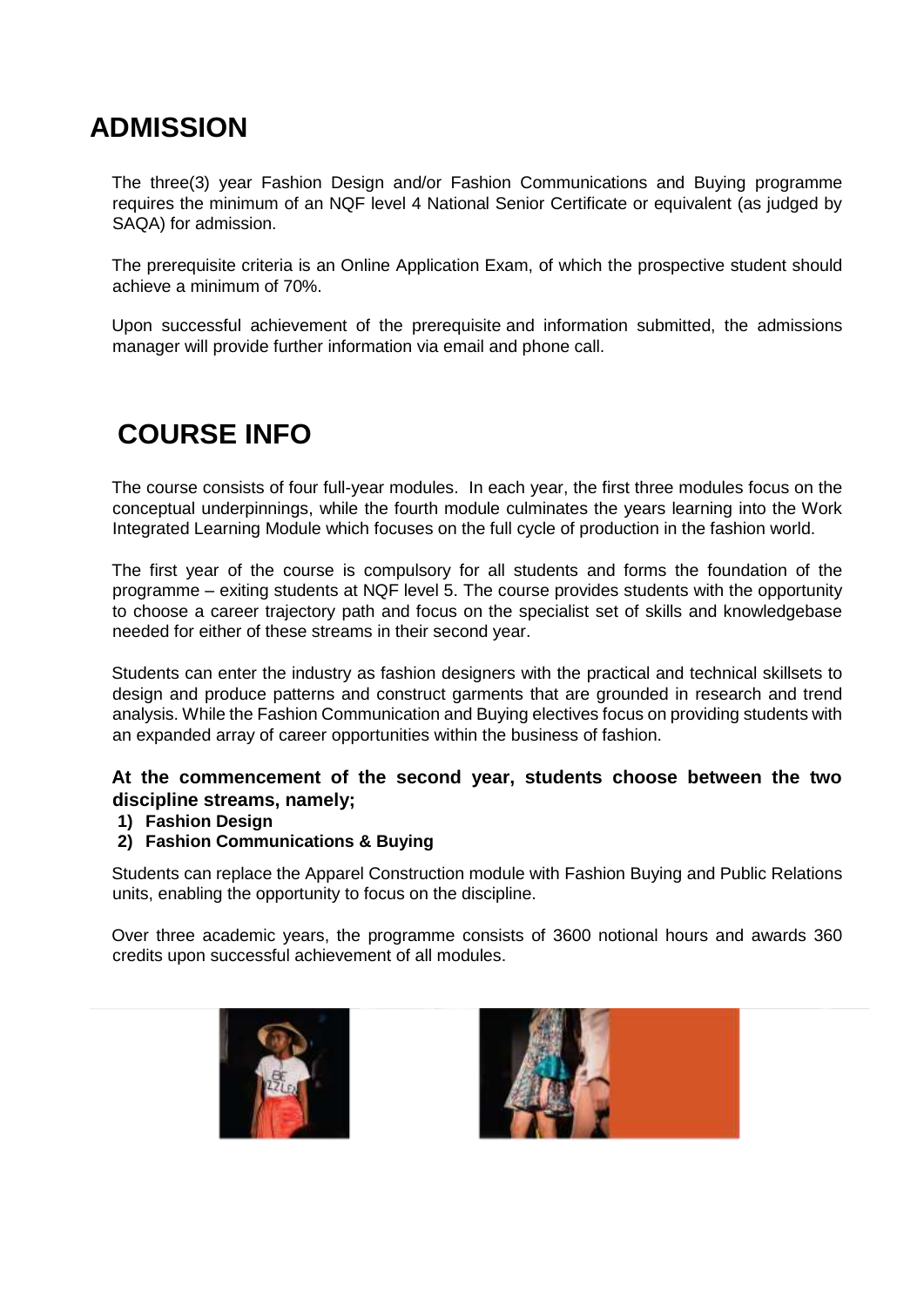#### **A FASHION FOCUSED FUTURE**

*Fashion Design Students* - For the more practical, creative and technical aspects of designing, like being involved in the design and manufacture of garments. This elective field will prepare you in design, construction, illustration, pattern engineering, product development and business management. Careers to follow with this qualification: Fashion Designer, Retail Designer, Couture Designer, Costume Designer, Patternmaker, Patterngrader, CAD Specialist, Fashion Illustrator, Graphic Designer for Clothing, Production Manager/Specialist, Tailor, Quality Controller, Clothing Technologist, Procurement Specialist, Lecturer, Productivity Specialist.





*Fashion Communication & Buying Students* - For those who are interested in the retail and management, financial, administrative and communicating side of fashion, and who want to get to such a position where all the big decisions lay on your shoulders, should follow this elective field, which will prepare you for careers in Fashion Buying, Fashion Journalism, Fashion Editing, Merchandising, Fashion Blogger, Trend Forecaster, Fashion Photographer, Fashion Agent, Fashion Marketing specialist, Fashion Events coordinator, Retail / Boutique management, and Fashion Publicist.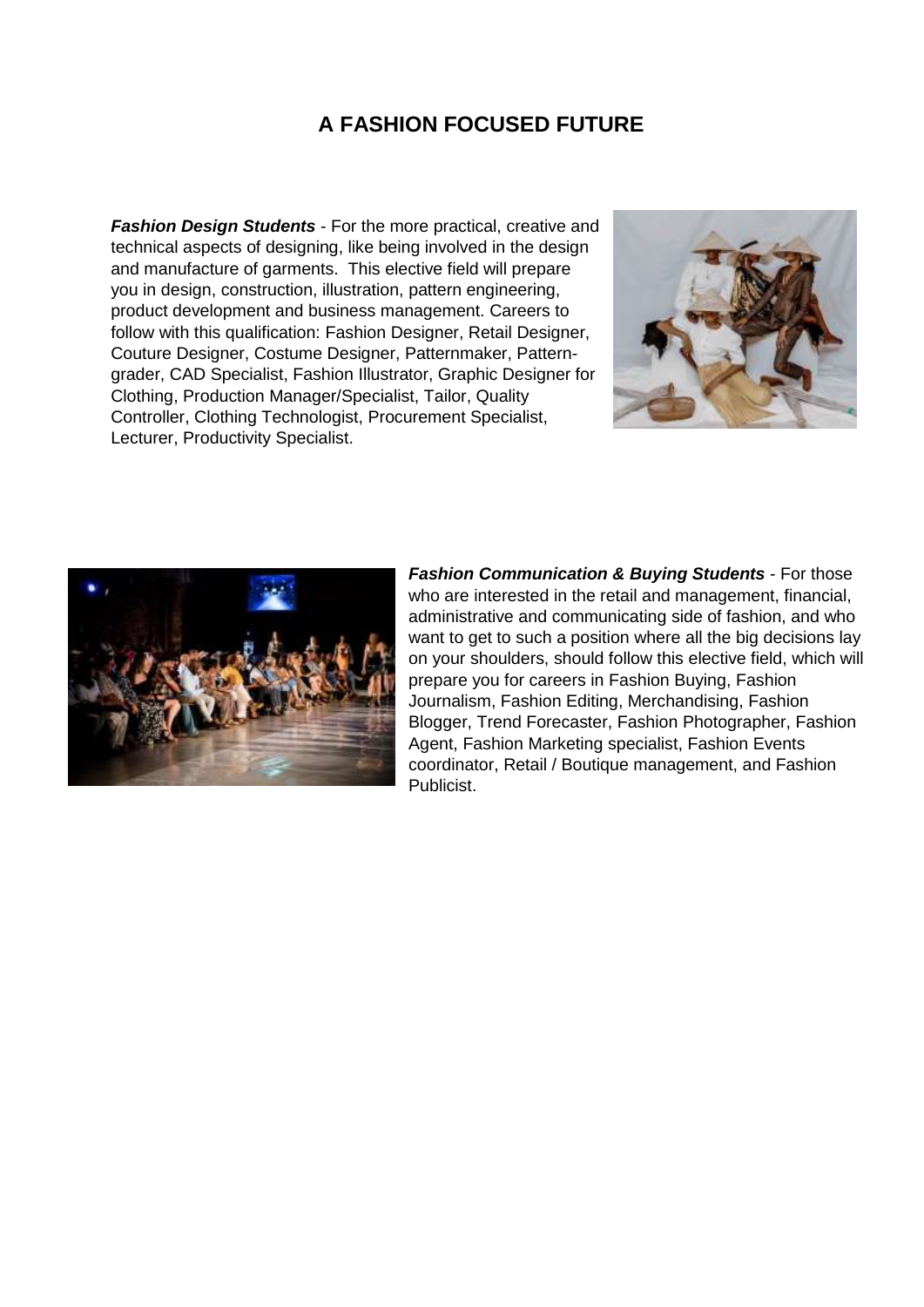# **FASHION DESIGN**

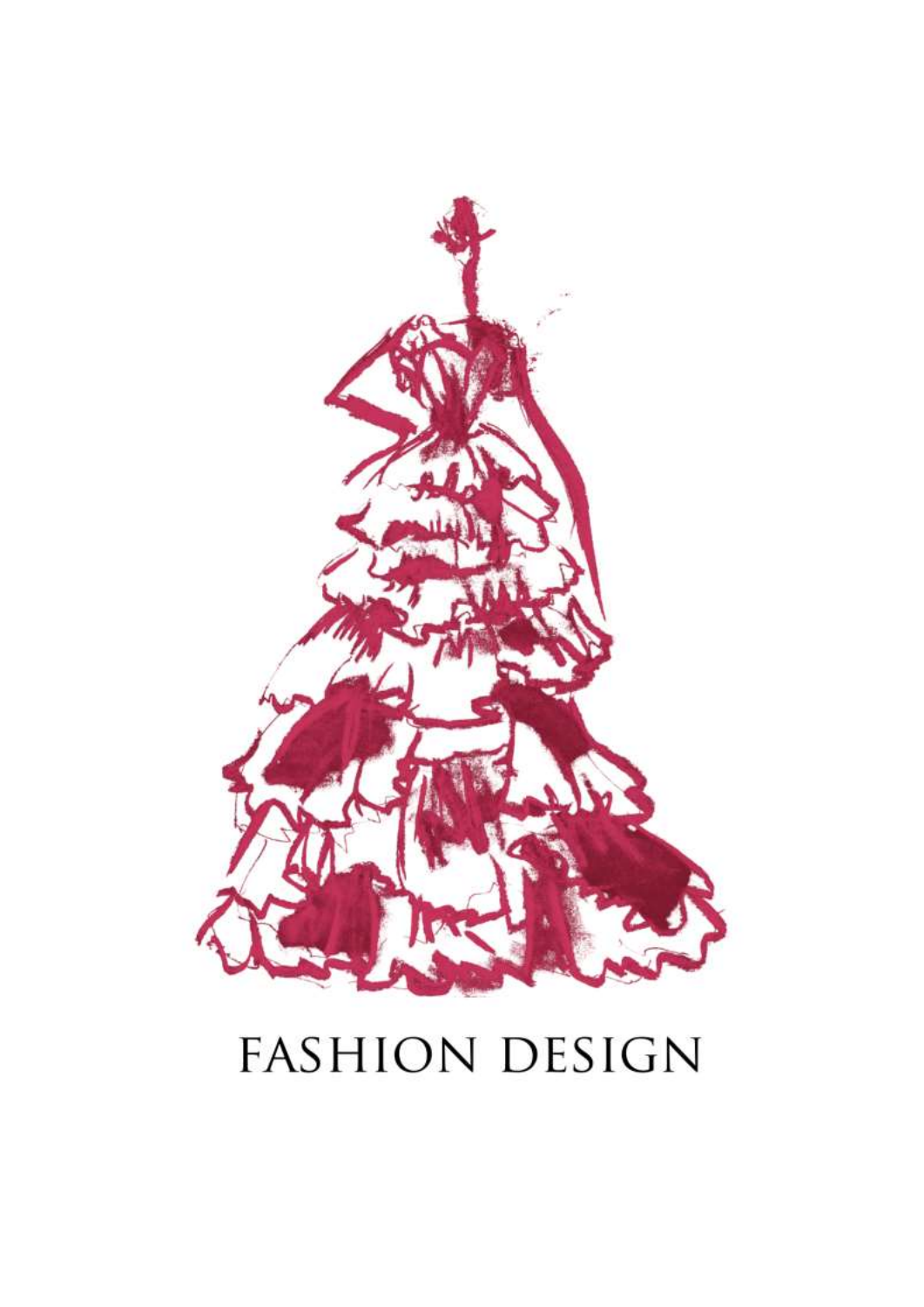| <b>FIRST YEAR STUDENTS</b>                                                                                                                                            |                                                                                                                                                         |                                                                                                                                                                                         |                                                                                                                                                                                                                                        |  |
|-----------------------------------------------------------------------------------------------------------------------------------------------------------------------|---------------------------------------------------------------------------------------------------------------------------------------------------------|-----------------------------------------------------------------------------------------------------------------------------------------------------------------------------------------|----------------------------------------------------------------------------------------------------------------------------------------------------------------------------------------------------------------------------------------|--|
| <b>FASHION DESIGN &amp; FASHION COMMUNICATION</b>                                                                                                                     |                                                                                                                                                         |                                                                                                                                                                                         |                                                                                                                                                                                                                                        |  |
| Module 1: Business of Fashion                                                                                                                                         | Module 2: Designing of Fashion                                                                                                                          | Module 3: Production of Fashion                                                                                                                                                         | Module 4: Work-Integrated Learning                                                                                                                                                                                                     |  |
| This module aims to provide<br>students with an understanding of<br>operational knowledge and skills<br>needed to function effectively in the<br>business of fashion. | This module aims to provide<br>students with the research and<br>artistic elements used to influence<br>design ideas and illustrate design<br>concepts. | This module aims to provide<br>students with the technical and<br>practical skillsets required to produce<br>the conceptual ideas and design<br>illustrations into garments or apparel. | The Work Integrated Learning<br>module serves as a real work-world<br>project-based learning experience<br>and is integral to demonstrate and<br>evidence the student's ability to<br>achieve the outcomes at the end of<br>each year. |  |
| Unit 1: Business Management                                                                                                                                           | Unit 1: Design & Illustrations                                                                                                                          | Unit 1: Pattern Construction                                                                                                                                                            | <b>Digital Advertising Show</b>                                                                                                                                                                                                        |  |
| <b>Fashion Entrepreneurship</b>                                                                                                                                       | <b>Garment Illustrations</b>                                                                                                                            | Pattern Planning and Theory                                                                                                                                                             | <b>Platinum Fashion Festival</b>                                                                                                                                                                                                       |  |
| Competitive advantage                                                                                                                                                 | Design Principles                                                                                                                                       | <b>Basic Pattern Manipulation</b>                                                                                                                                                       |                                                                                                                                                                                                                                        |  |
| Careers in Fashion                                                                                                                                                    | Theory of Fashion                                                                                                                                       | X! Act Design Block System                                                                                                                                                              |                                                                                                                                                                                                                                        |  |
|                                                                                                                                                                       |                                                                                                                                                         |                                                                                                                                                                                         |                                                                                                                                                                                                                                        |  |
| Unit 2: Fashion Buying                                                                                                                                                | Unit 2: History of Fashion                                                                                                                              | Unit 2: Computer Aided Design                                                                                                                                                           |                                                                                                                                                                                                                                        |  |
| Intro to Fashion Buying                                                                                                                                               | 20th Century Designers                                                                                                                                  | Introduction to CAD                                                                                                                                                                     |                                                                                                                                                                                                                                        |  |
| <b>Reporting Trends</b>                                                                                                                                               | Introduction to Renaissance                                                                                                                             |                                                                                                                                                                                         |                                                                                                                                                                                                                                        |  |
|                                                                                                                                                                       |                                                                                                                                                         | <b>Unit 3: Apparel Construction</b>                                                                                                                                                     |                                                                                                                                                                                                                                        |  |
| Unit 3: Marketing                                                                                                                                                     | Unit 3: Textiles                                                                                                                                        | Factory Organisation                                                                                                                                                                    |                                                                                                                                                                                                                                        |  |
| Introduction to Marketing                                                                                                                                             | Introduction to textiles                                                                                                                                | Machine Technology                                                                                                                                                                      |                                                                                                                                                                                                                                        |  |
| Branding                                                                                                                                                              |                                                                                                                                                         | Sewing Techniques                                                                                                                                                                       |                                                                                                                                                                                                                                        |  |
| Introduction to Costings                                                                                                                                              |                                                                                                                                                         | <b>Quality Control</b>                                                                                                                                                                  |                                                                                                                                                                                                                                        |  |
| Networking                                                                                                                                                            |                                                                                                                                                         | Fusing and Pressing                                                                                                                                                                     |                                                                                                                                                                                                                                        |  |
|                                                                                                                                                                       |                                                                                                                                                         |                                                                                                                                                                                         |                                                                                                                                                                                                                                        |  |
|                                                                                                                                                                       |                                                                                                                                                         | <b>Unit 4: Finishing Techniques</b>                                                                                                                                                     |                                                                                                                                                                                                                                        |  |
|                                                                                                                                                                       |                                                                                                                                                         | <b>Accessory Making</b>                                                                                                                                                                 |                                                                                                                                                                                                                                        |  |

| <b>SECOND YEAR STUDENTS</b>                                                                                                                                           |                                                                                                                                                      |                                                                                                                                                                                            |                                                                                                                                                                                                                                        |  |  |  |  |
|-----------------------------------------------------------------------------------------------------------------------------------------------------------------------|------------------------------------------------------------------------------------------------------------------------------------------------------|--------------------------------------------------------------------------------------------------------------------------------------------------------------------------------------------|----------------------------------------------------------------------------------------------------------------------------------------------------------------------------------------------------------------------------------------|--|--|--|--|
| <b>FASHION DESIGN</b>                                                                                                                                                 |                                                                                                                                                      |                                                                                                                                                                                            |                                                                                                                                                                                                                                        |  |  |  |  |
| Module 1: Business of Fashion<br>Module 2: Designing of Fashion<br>Module 3: Production of Fashion<br>Module 4: Work-Integrated Learning                              |                                                                                                                                                      |                                                                                                                                                                                            |                                                                                                                                                                                                                                        |  |  |  |  |
| This module aims to provide<br>students with an understanding of<br>operational knowledge and skills<br>needed to function effectively in the<br>business of fashion. | This module aims to provide students<br>with the research and artistic elements<br>used to influence design ideas and<br>illustrate design concepts. | This module aims to provide<br>students with the technical and<br>practical skillsets required to<br>produce the conceptual ideas and<br>design illustrations into garments or<br>apparel. | The Work Integrated Learning<br>module serves as a real work-world<br>project-based learning experience<br>and is integral to demonstrate and<br>evidence the student's ability to<br>achieve the outcomes at the end of<br>each year. |  |  |  |  |
| Unit 1: Business Management                                                                                                                                           | Unit 1: Design & Illustrations                                                                                                                       | Unit 1: Pattern Construction                                                                                                                                                               | Digital Advertising Show                                                                                                                                                                                                               |  |  |  |  |
| <b>Business Start Up</b>                                                                                                                                              | Digital Storyboards                                                                                                                                  | Knits & Swimwear                                                                                                                                                                           | <b>Platinum Fashion Festival</b>                                                                                                                                                                                                       |  |  |  |  |
| Bookkeeping of Fashion                                                                                                                                                | Sketching and Rendering<br>Drapes, Twists & Cowls                                                                                                    |                                                                                                                                                                                            |                                                                                                                                                                                                                                        |  |  |  |  |
| Introduction to HR                                                                                                                                                    | Concept to Collection                                                                                                                                | Advanced Skirts, trousers, collars &<br>sleeves                                                                                                                                            |                                                                                                                                                                                                                                        |  |  |  |  |
| Unit 2.1: Public Relations                                                                                                                                            | Unit 2: History of Fashion                                                                                                                           | Maternity, Children, Men's                                                                                                                                                                 |                                                                                                                                                                                                                                        |  |  |  |  |
| <b>Fashion Public Relations</b>                                                                                                                                       | Renaissance to Now                                                                                                                                   |                                                                                                                                                                                            |                                                                                                                                                                                                                                        |  |  |  |  |
| <b>Fashion Journalism</b>                                                                                                                                             | Wardrobe for Film                                                                                                                                    | Unit 2: Computer Aided Design                                                                                                                                                              |                                                                                                                                                                                                                                        |  |  |  |  |
| <b>Events Management</b>                                                                                                                                              |                                                                                                                                                      | Garment Pattern Making                                                                                                                                                                     |                                                                                                                                                                                                                                        |  |  |  |  |
| Research and Market Survey                                                                                                                                            | Unit 3: Textiles                                                                                                                                     |                                                                                                                                                                                            |                                                                                                                                                                                                                                        |  |  |  |  |
| <b>Brand Strategies</b>                                                                                                                                               | <b>Textiles for Production</b>                                                                                                                       | <b>Unit 3: Apparel Construction</b>                                                                                                                                                        |                                                                                                                                                                                                                                        |  |  |  |  |
|                                                                                                                                                                       | <b>Fabric Care</b>                                                                                                                                   | <b>Quality Control</b>                                                                                                                                                                     |                                                                                                                                                                                                                                        |  |  |  |  |
| Unit 3: Marketing                                                                                                                                                     |                                                                                                                                                      | Swimwear                                                                                                                                                                                   |                                                                                                                                                                                                                                        |  |  |  |  |
| <b>Marketing Strategy</b>                                                                                                                                             |                                                                                                                                                      | Men's Wear                                                                                                                                                                                 |                                                                                                                                                                                                                                        |  |  |  |  |
| Advertising and Promotions                                                                                                                                            |                                                                                                                                                      | Lingerie                                                                                                                                                                                   |                                                                                                                                                                                                                                        |  |  |  |  |
| <b>Consumer Relations</b>                                                                                                                                             |                                                                                                                                                      |                                                                                                                                                                                            |                                                                                                                                                                                                                                        |  |  |  |  |
| Costing                                                                                                                                                               |                                                                                                                                                      | Unit 4: Finishing Techniques                                                                                                                                                               |                                                                                                                                                                                                                                        |  |  |  |  |
|                                                                                                                                                                       |                                                                                                                                                      | <b>Creative Sewing</b>                                                                                                                                                                     |                                                                                                                                                                                                                                        |  |  |  |  |
|                                                                                                                                                                       |                                                                                                                                                      | <b>Technical Fabrics</b>                                                                                                                                                                   |                                                                                                                                                                                                                                        |  |  |  |  |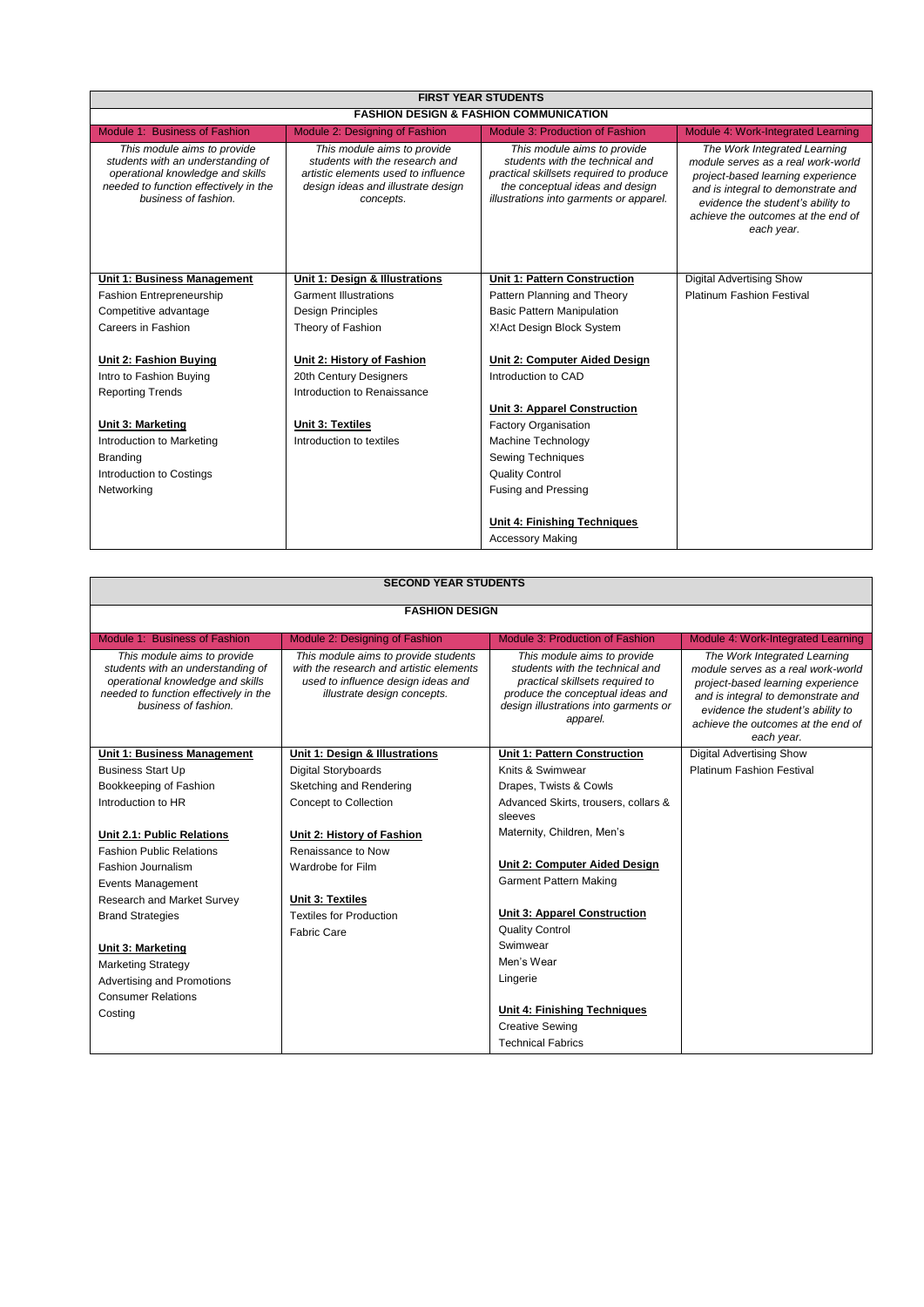| <b>THIRD YEAR STUDENTS</b>                                                                                                                                            |                                                                                                                                                      |                                                                                                                                                                                            |                                                                                                                                                                                                                                        |  |
|-----------------------------------------------------------------------------------------------------------------------------------------------------------------------|------------------------------------------------------------------------------------------------------------------------------------------------------|--------------------------------------------------------------------------------------------------------------------------------------------------------------------------------------------|----------------------------------------------------------------------------------------------------------------------------------------------------------------------------------------------------------------------------------------|--|
| <b>FASHION DESIGN</b>                                                                                                                                                 |                                                                                                                                                      |                                                                                                                                                                                            |                                                                                                                                                                                                                                        |  |
| Module 1: Business of Fashion                                                                                                                                         | Module 2: Designing of Fashion                                                                                                                       | Module 3: Production of Fashion                                                                                                                                                            | Module 4: Work-Integrated Learning                                                                                                                                                                                                     |  |
| This module aims to provide<br>students with an understanding of<br>operational knowledge and skills<br>needed to function effectively in the<br>business of fashion. | This module aims to provide students<br>with the research and artistic elements<br>used to influence design ideas and<br>illustrate design concepts. | This module aims to provide<br>students with the technical and<br>practical skillsets required to<br>produce the conceptual ideas and<br>design illustrations into garments or<br>apparel. | The Work Integrated Learning<br>module serves as a real work-world<br>project-based learning experience<br>and is integral to demonstrate and<br>evidence the student's ability to<br>achieve the outcomes at the end of<br>each year. |  |
| Unit 1: Business Management                                                                                                                                           | Unit 1: Design & Illustrations                                                                                                                       | Unit 1: Pattern Construction                                                                                                                                                               | <b>Digital Advertising Show</b>                                                                                                                                                                                                        |  |
| <b>Business Plan</b>                                                                                                                                                  | <b>Digital Illustrations</b>                                                                                                                         | Tailoring (Men & Women)                                                                                                                                                                    | Work Placement Learning                                                                                                                                                                                                                |  |
| <b>Business Pitch</b>                                                                                                                                                 | Line Sheets                                                                                                                                          | <b>Dress Stand Patterns</b>                                                                                                                                                                | <b>Platinum Fashion Festival</b>                                                                                                                                                                                                       |  |
|                                                                                                                                                                       |                                                                                                                                                      | Pattern Grading                                                                                                                                                                            |                                                                                                                                                                                                                                        |  |
| Unit 2.1: Public Relations                                                                                                                                            |                                                                                                                                                      | <b>Production Patterns</b>                                                                                                                                                                 |                                                                                                                                                                                                                                        |  |
| <b>Fashion Public Relations</b>                                                                                                                                       |                                                                                                                                                      |                                                                                                                                                                                            |                                                                                                                                                                                                                                        |  |
| Fashion Journalism                                                                                                                                                    |                                                                                                                                                      | Unit 2: Computer Aided Design                                                                                                                                                              |                                                                                                                                                                                                                                        |  |
| <b>Fashion Events Management</b>                                                                                                                                      |                                                                                                                                                      | Marking & Grading                                                                                                                                                                          |                                                                                                                                                                                                                                        |  |
| Social Media Strategy                                                                                                                                                 |                                                                                                                                                      |                                                                                                                                                                                            |                                                                                                                                                                                                                                        |  |
| Fashion Photography                                                                                                                                                   |                                                                                                                                                      | <b>Unit 3: Apparel Construction</b>                                                                                                                                                        |                                                                                                                                                                                                                                        |  |
|                                                                                                                                                                       |                                                                                                                                                      | <b>Bridal Gown</b>                                                                                                                                                                         |                                                                                                                                                                                                                                        |  |
| Unit 3: International Marketing                                                                                                                                       |                                                                                                                                                      | Men's Tailoring                                                                                                                                                                            |                                                                                                                                                                                                                                        |  |
| Globalisation                                                                                                                                                         |                                                                                                                                                      | <b>Production Systems</b>                                                                                                                                                                  |                                                                                                                                                                                                                                        |  |
| Sustainable Fashion                                                                                                                                                   |                                                                                                                                                      | <b>Tech Packs</b>                                                                                                                                                                          |                                                                                                                                                                                                                                        |  |
| <b>Target Market</b>                                                                                                                                                  |                                                                                                                                                      | <b>Cutting Room</b>                                                                                                                                                                        |                                                                                                                                                                                                                                        |  |
| <b>Product Development</b>                                                                                                                                            |                                                                                                                                                      |                                                                                                                                                                                            |                                                                                                                                                                                                                                        |  |
| Costing & Pricing                                                                                                                                                     |                                                                                                                                                      |                                                                                                                                                                                            |                                                                                                                                                                                                                                        |  |
|                                                                                                                                                                       |                                                                                                                                                      |                                                                                                                                                                                            |                                                                                                                                                                                                                                        |  |
|                                                                                                                                                                       |                                                                                                                                                      |                                                                                                                                                                                            |                                                                                                                                                                                                                                        |  |





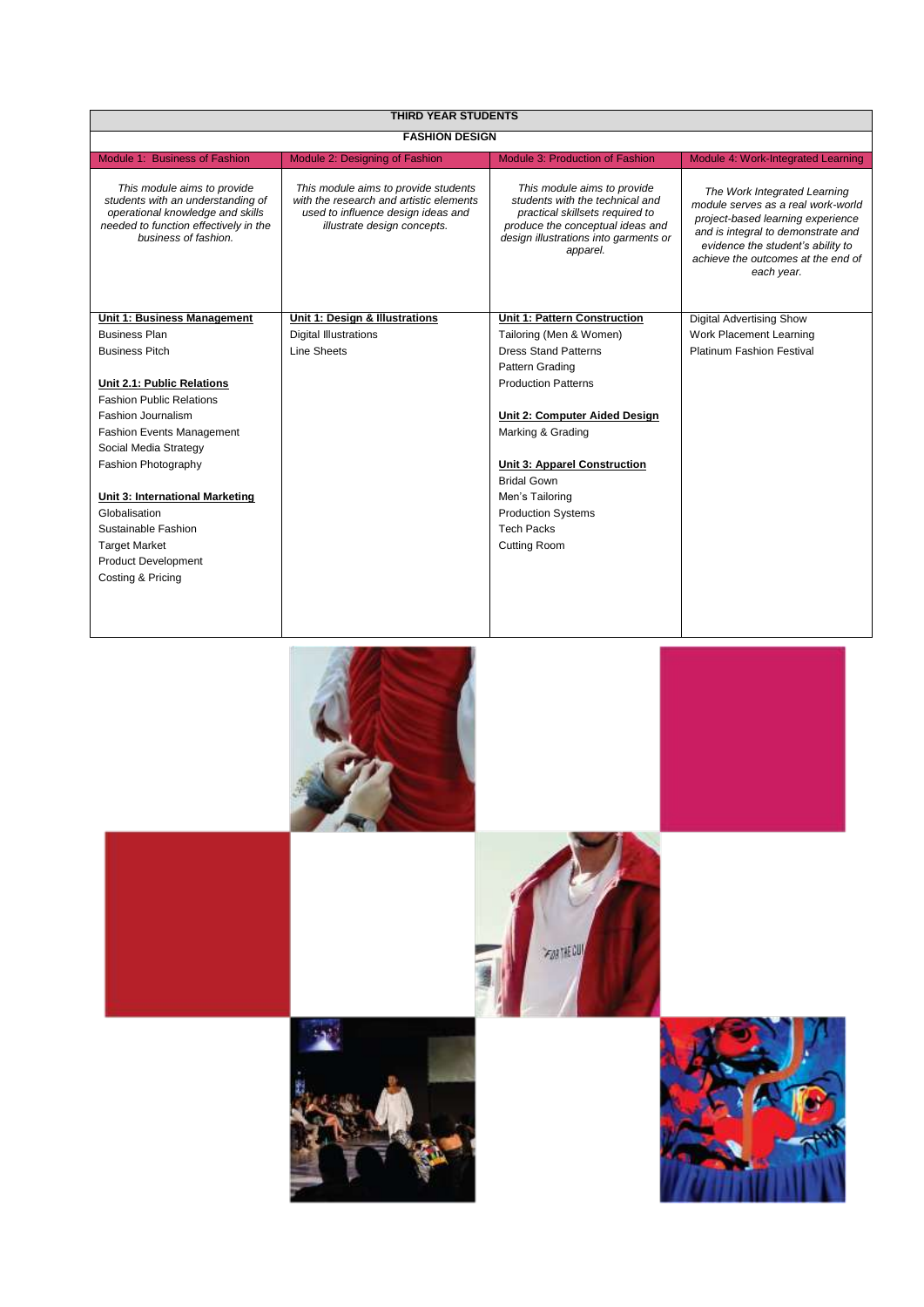

# **FASHION** COMMUNICATION & **BUYING**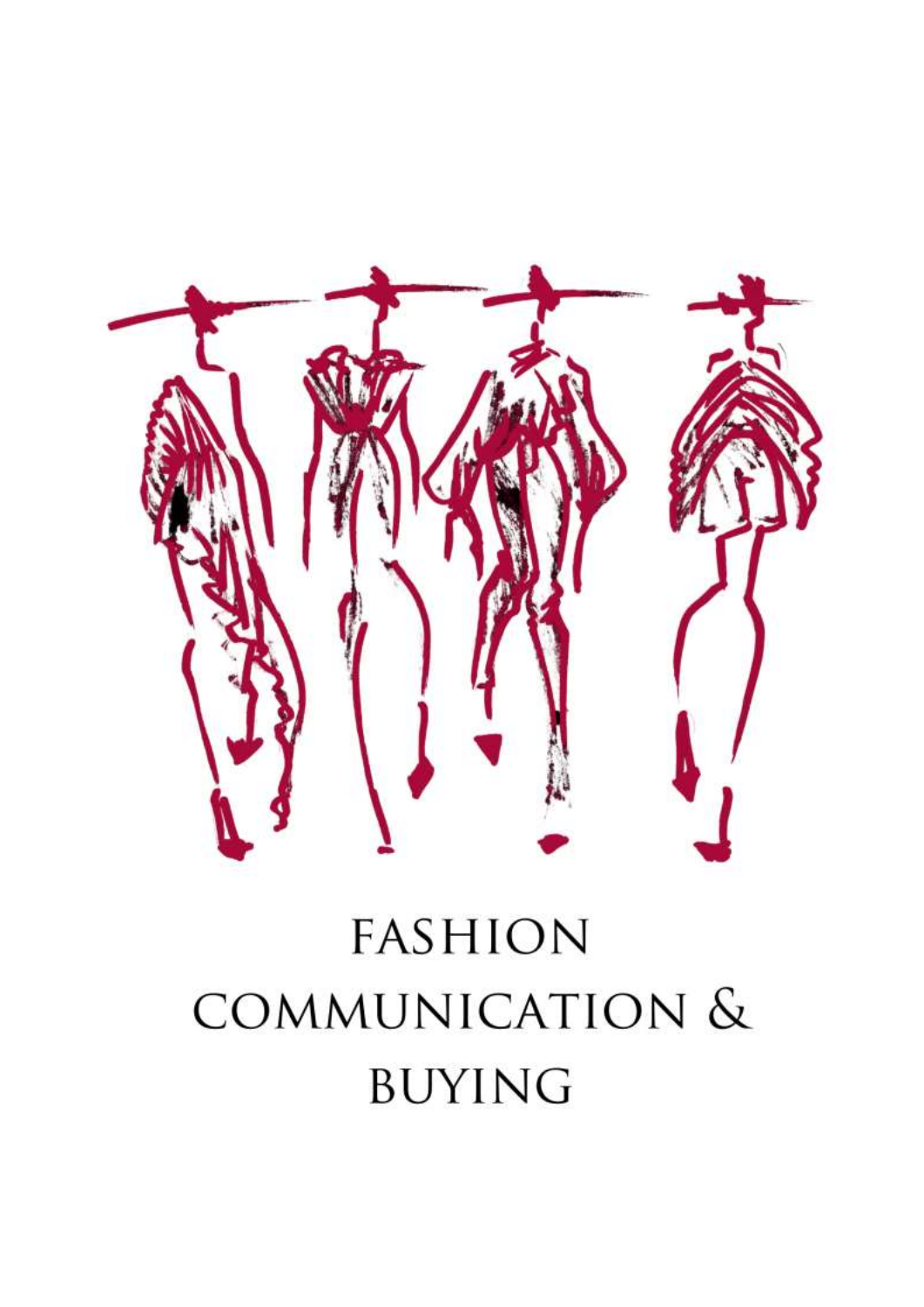| <b>FIRST YEAR STUDENTS</b>                                                                                                                                            |                                                                                                                                                         |                                                                                                                                                                                         |                                                                                                                                                                                                                                        |  |
|-----------------------------------------------------------------------------------------------------------------------------------------------------------------------|---------------------------------------------------------------------------------------------------------------------------------------------------------|-----------------------------------------------------------------------------------------------------------------------------------------------------------------------------------------|----------------------------------------------------------------------------------------------------------------------------------------------------------------------------------------------------------------------------------------|--|
| <b>FASHION DESIGN &amp; FASHION COMMUNICATION</b>                                                                                                                     |                                                                                                                                                         |                                                                                                                                                                                         |                                                                                                                                                                                                                                        |  |
| Module 1: Business of Fashion                                                                                                                                         | Module 2: Designing of Fashion                                                                                                                          | <b>Module 3: Production of Fashion</b>                                                                                                                                                  | Module 4: Work-Integrated Learning                                                                                                                                                                                                     |  |
| This module aims to provide<br>students with an understanding of<br>operational knowledge and skills<br>needed to function effectively in the<br>business of fashion. | This module aims to provide<br>students with the research and<br>artistic elements used to influence<br>design ideas and illustrate design<br>concepts. | This module aims to provide<br>students with the technical and<br>practical skillsets required to produce<br>the conceptual ideas and design<br>illustrations into garments or apparel. | The Work Integrated Learning<br>module serves as a real work-world<br>project-based learning experience<br>and is integral to demonstrate and<br>evidence the student's ability to<br>achieve the outcomes at the end of<br>each year. |  |
| <b>Unit 1: Business Management</b>                                                                                                                                    | Unit 1: Design & Illustrations                                                                                                                          | <b>Unit 1: Pattern Construction</b>                                                                                                                                                     | <b>Digital Advertising Show</b>                                                                                                                                                                                                        |  |
| Fashion Entrepreneurship                                                                                                                                              | <b>Garment Illustrations</b>                                                                                                                            | Pattern Planning and Theory                                                                                                                                                             | <b>Platinum Fashion Festival</b>                                                                                                                                                                                                       |  |
| Competitive advantage                                                                                                                                                 | <b>Design Principles</b>                                                                                                                                | <b>Basic Pattern Manipulation</b>                                                                                                                                                       |                                                                                                                                                                                                                                        |  |
| Careers in Fashion                                                                                                                                                    | Theory of Fashion                                                                                                                                       | X! Act Design Block System                                                                                                                                                              |                                                                                                                                                                                                                                        |  |
| Unit 2: Fashion Buying                                                                                                                                                | Unit 2: History of Fashion                                                                                                                              | Unit 2: Computer Aided Design                                                                                                                                                           |                                                                                                                                                                                                                                        |  |
| Intro to Fashion Buying                                                                                                                                               | 20th Century Designers                                                                                                                                  | Introduction to CAD                                                                                                                                                                     |                                                                                                                                                                                                                                        |  |
| <b>Reporting Trends</b>                                                                                                                                               | Introduction to Renaissance                                                                                                                             |                                                                                                                                                                                         |                                                                                                                                                                                                                                        |  |
|                                                                                                                                                                       |                                                                                                                                                         | <b>Unit 3: Apparel Construction</b>                                                                                                                                                     |                                                                                                                                                                                                                                        |  |
| <b>Unit 3: Marketing</b>                                                                                                                                              | Unit 3: Textiles                                                                                                                                        | Factory Organisation                                                                                                                                                                    |                                                                                                                                                                                                                                        |  |
| Introduction to Marketing                                                                                                                                             | Introduction to textiles                                                                                                                                | Machine Technology                                                                                                                                                                      |                                                                                                                                                                                                                                        |  |
| Branding                                                                                                                                                              |                                                                                                                                                         | Sewing Techniques                                                                                                                                                                       |                                                                                                                                                                                                                                        |  |
| Introduction to Costings                                                                                                                                              |                                                                                                                                                         | <b>Quality Control</b>                                                                                                                                                                  |                                                                                                                                                                                                                                        |  |
| Networking                                                                                                                                                            |                                                                                                                                                         | Fusing and Pressing                                                                                                                                                                     |                                                                                                                                                                                                                                        |  |
|                                                                                                                                                                       |                                                                                                                                                         | Unit 4: Finishing Techniques                                                                                                                                                            |                                                                                                                                                                                                                                        |  |
|                                                                                                                                                                       |                                                                                                                                                         | <b>Accessory Making</b>                                                                                                                                                                 |                                                                                                                                                                                                                                        |  |

| <b>SECOND YEAR STUDENTS</b>                                                                                                                                                                                                                                                                                                                                                                                                                                                                                     |                                                                                                                                                                                            |                                                                                                                                                                                                                                        |  |  |  |  |  |
|-----------------------------------------------------------------------------------------------------------------------------------------------------------------------------------------------------------------------------------------------------------------------------------------------------------------------------------------------------------------------------------------------------------------------------------------------------------------------------------------------------------------|--------------------------------------------------------------------------------------------------------------------------------------------------------------------------------------------|----------------------------------------------------------------------------------------------------------------------------------------------------------------------------------------------------------------------------------------|--|--|--|--|--|
|                                                                                                                                                                                                                                                                                                                                                                                                                                                                                                                 |                                                                                                                                                                                            |                                                                                                                                                                                                                                        |  |  |  |  |  |
| <b>FASHION COMMUNICATIONS &amp; BUYING</b>                                                                                                                                                                                                                                                                                                                                                                                                                                                                      |                                                                                                                                                                                            |                                                                                                                                                                                                                                        |  |  |  |  |  |
| Module 1: Business of Fashion<br>Module 2: Designing of Fashion<br>Module 3: Production of Fashion<br>Module 4: Work-Integrated Learning                                                                                                                                                                                                                                                                                                                                                                        |                                                                                                                                                                                            |                                                                                                                                                                                                                                        |  |  |  |  |  |
| This module aims to provide<br>with the research and artistic elements<br>students with an understanding of<br>operational knowledge and skills<br>needed to function effectively in the<br>business of fashion.                                                                                                                                                                                                                                                                                                | This module aims to provide<br>students with the technical and<br>practical skillsets required to<br>produce the conceptual ideas and<br>design illustrations into garments or<br>apparel. | The Work Integrated Learning<br>module serves as a real work-world<br>project-based learning experience<br>and is integral to demonstrate and<br>evidence the student's ability to<br>achieve the outcomes at the end of<br>each year. |  |  |  |  |  |
| Unit 1: Business Management<br>Unit 1: Design & Illustrations                                                                                                                                                                                                                                                                                                                                                                                                                                                   | Unit 1: Finishing Techniques                                                                                                                                                               | <b>Digital Advertising Show</b>                                                                                                                                                                                                        |  |  |  |  |  |
| <b>Business Start Up</b><br><b>Digital Storyboards</b>                                                                                                                                                                                                                                                                                                                                                                                                                                                          | <b>Creative Sewing</b>                                                                                                                                                                     | <b>Platinum Fashion Festival</b>                                                                                                                                                                                                       |  |  |  |  |  |
| Sketching and Rendering<br>Bookkeeping of Fashion                                                                                                                                                                                                                                                                                                                                                                                                                                                               | <b>Technical Fabrics</b>                                                                                                                                                                   |                                                                                                                                                                                                                                        |  |  |  |  |  |
| Introduction to HR<br>Concept to Collection                                                                                                                                                                                                                                                                                                                                                                                                                                                                     |                                                                                                                                                                                            |                                                                                                                                                                                                                                        |  |  |  |  |  |
| Unit 2: History Of Fashion<br>Unit 2: Fashion Buying<br>Renaissance to Now<br>Fashion Buying<br><b>Trend Forecasting</b><br>Wardrobe for Film<br><b>Quality Control</b><br>Unit 3: Textiles<br>Unit 2.1: Public Relations<br><b>Textiles for Production</b><br><b>Fashion Public Relations</b><br><b>Fabric Care</b><br>Fashion Journalism<br>Events Management<br>Research and Market Survey<br><b>Brand Strategies</b><br>Unit 3: Marketing<br><b>Marketing Strategy</b><br><b>Advertising and Promotions</b> |                                                                                                                                                                                            |                                                                                                                                                                                                                                        |  |  |  |  |  |
| <b>Consumer Relations</b><br>Costing                                                                                                                                                                                                                                                                                                                                                                                                                                                                            |                                                                                                                                                                                            |                                                                                                                                                                                                                                        |  |  |  |  |  |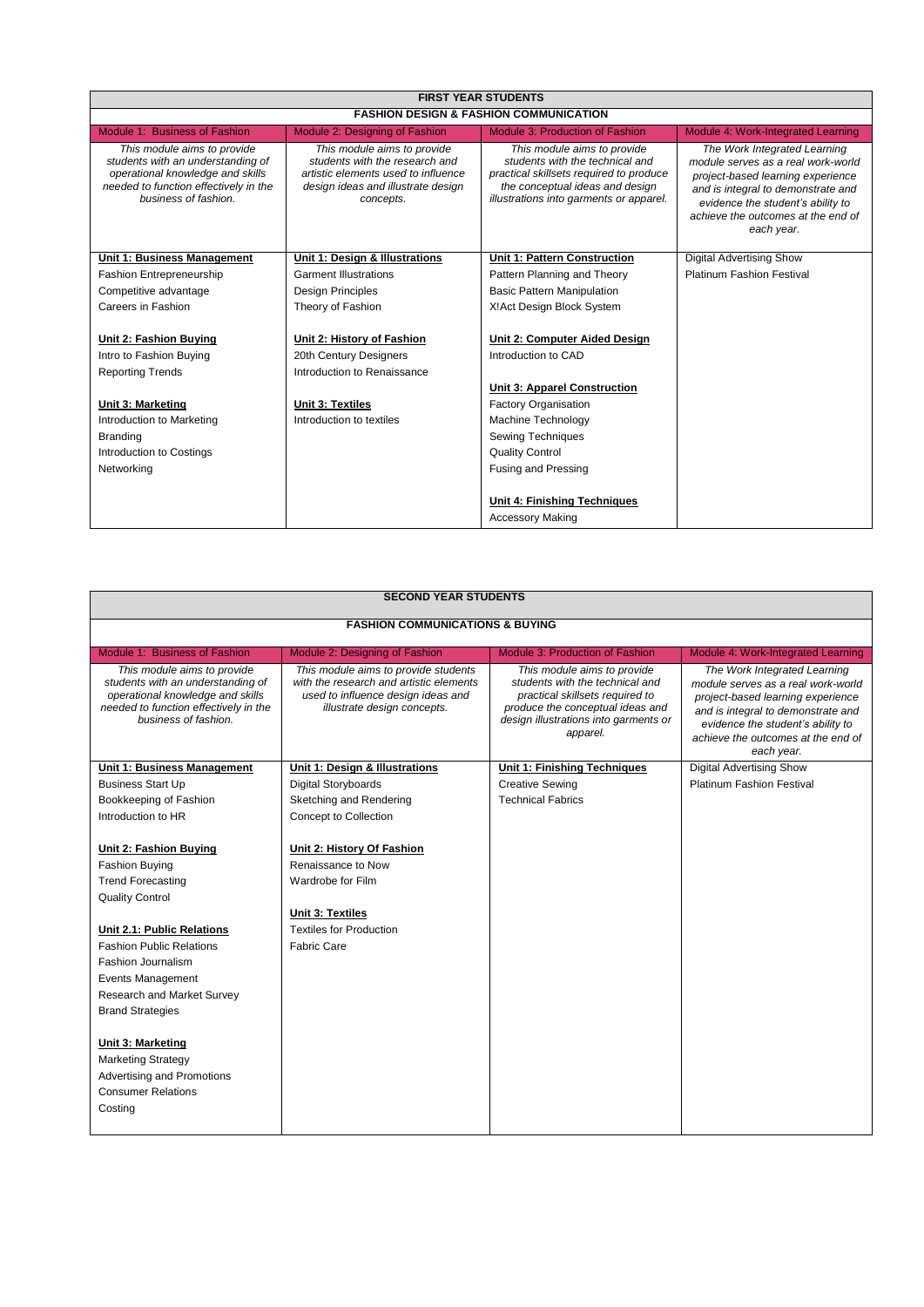| <b>THIRD YEAR STUDENTS</b>                                                                                                                                                                                                                                                                                                                                                                                                                                               |                                                                                                                                                      |                                                                                                                                                                                            |                                                                                                                                                                                                                                        |  |
|--------------------------------------------------------------------------------------------------------------------------------------------------------------------------------------------------------------------------------------------------------------------------------------------------------------------------------------------------------------------------------------------------------------------------------------------------------------------------|------------------------------------------------------------------------------------------------------------------------------------------------------|--------------------------------------------------------------------------------------------------------------------------------------------------------------------------------------------|----------------------------------------------------------------------------------------------------------------------------------------------------------------------------------------------------------------------------------------|--|
|                                                                                                                                                                                                                                                                                                                                                                                                                                                                          | <b>FASHION COMMUNICATIONS &amp; BUYING</b>                                                                                                           |                                                                                                                                                                                            |                                                                                                                                                                                                                                        |  |
| Module 1: Business of Fashion                                                                                                                                                                                                                                                                                                                                                                                                                                            | Module 2: Designing of Fashion                                                                                                                       | Module 3: Production of Fashion                                                                                                                                                            | Module 4: Work-Integrated Learning                                                                                                                                                                                                     |  |
| This module aims to provide<br>students with an understanding of<br>operational knowledge and skills<br>needed to function effectively in the<br>business of fashion.                                                                                                                                                                                                                                                                                                    | This module aims to provide students<br>with the research and artistic elements<br>used to influence design ideas and<br>illustrate design concepts. | This module aims to provide<br>students with the technical and<br>practical skillsets required to<br>produce the conceptual ideas and<br>design illustrations into garments or<br>apparel. | The Work Integrated Learning<br>module serves as a real work-world<br>project-based learning experience<br>and is integral to demonstrate and<br>evidence the student's ability to<br>achieve the outcomes at the end of<br>each year. |  |
| <b>Unit 1: Business Management</b>                                                                                                                                                                                                                                                                                                                                                                                                                                       | Unit 1: Design & Illustrations                                                                                                                       | N/A                                                                                                                                                                                        | Digital Advertising Show                                                                                                                                                                                                               |  |
| <b>Business Plan</b>                                                                                                                                                                                                                                                                                                                                                                                                                                                     | <b>Digital Illustrations</b>                                                                                                                         |                                                                                                                                                                                            | Work Placement Learning                                                                                                                                                                                                                |  |
| <b>Business Pitch</b>                                                                                                                                                                                                                                                                                                                                                                                                                                                    | <b>Line Sheets</b>                                                                                                                                   |                                                                                                                                                                                            | Platinum Fashion Festival                                                                                                                                                                                                              |  |
| <b>Unit 2: Fashion Buying</b><br>Fashion Buying<br>CAD Markers & Grading<br><b>Quality Control</b><br><b>Tech Packs</b><br>Cutting Room<br>Unit 2.1: Public Relations<br><b>Fashion Public Relations</b><br>Fashion Journalism<br><b>Fashion Events Management</b><br>Social Media Strategy<br>Fashion Photography<br><b>Unit 3: International Marketing</b><br>Globalisation<br>Sustainable Fashion<br><b>Target Market</b><br>Product Development<br>Costing & Pricing |                                                                                                                                                      |                                                                                                                                                                                            |                                                                                                                                                                                                                                        |  |
|                                                                                                                                                                                                                                                                                                                                                                                                                                                                          |                                                                                                                                                      |                                                                                                                                                                                            |                                                                                                                                                                                                                                        |  |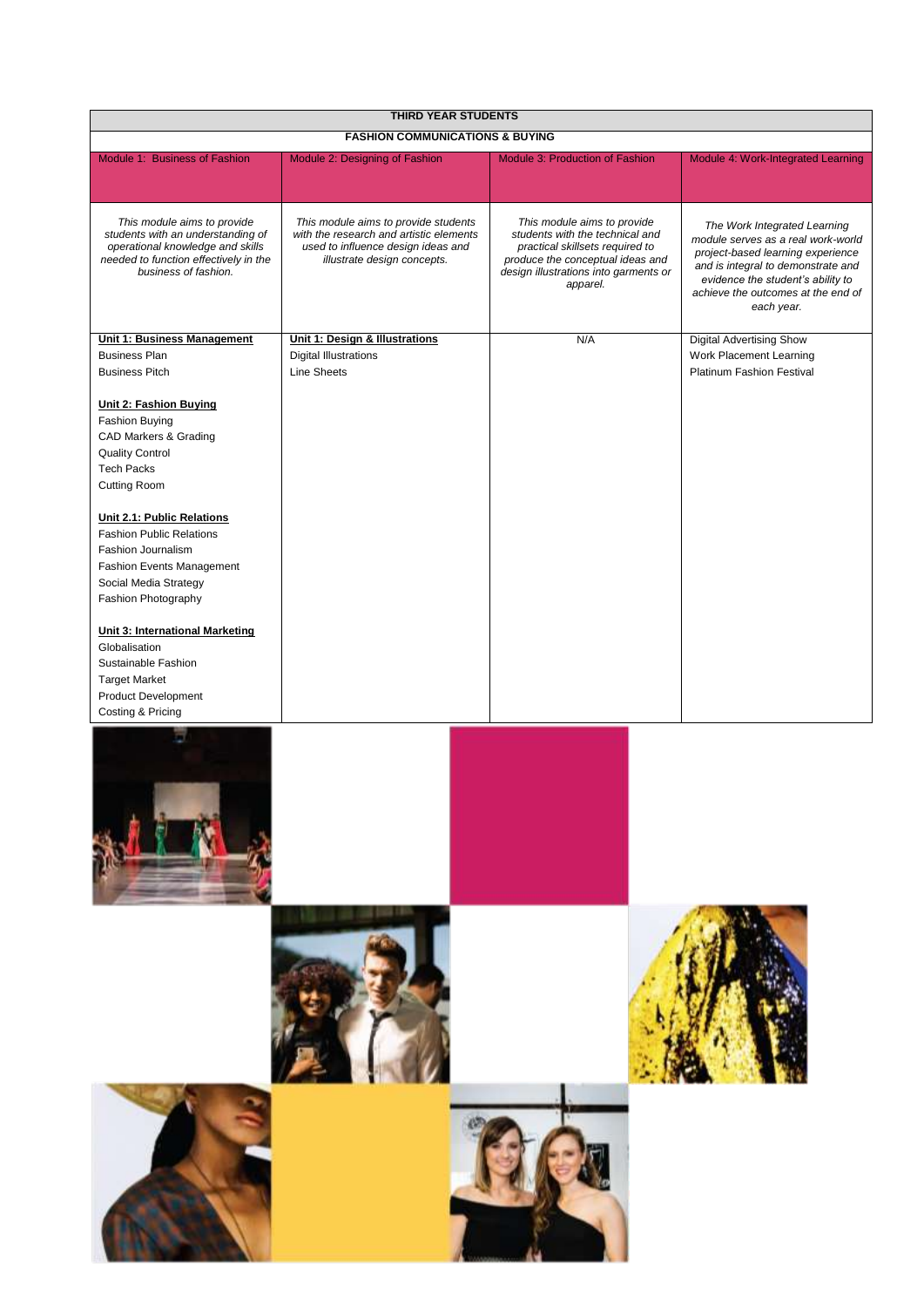## **ATTENDANCE POLICY**

The course is designed for contact mode learning and therefore it is vital that students attend learning sessions. Students who have absenteeism problems not only suffer academically, but also socially. Absenteeism leads to inadequate learning on the part of the student and affects their overall performance. In the class or group situation, absenteeism of some of the students leads to unsatisfactory class averages and because our lecturer's job performance is measured on class averages obtained by the group, NWSD follows a strict absenteeism policy.

Each year consists of 4 terms and term breaks are estimated in accordance with provincial school term-breaks.

- 2021 Classes start on Wednesday, 27 January 2021
- Classes are Monday to Friday 08h30 to 16h00
- Morning sessions are from 08h30 to 13h30
- Self-directed sessions are from 13h30 to 16:00
- All the above sessions will be attended as essential lecturing sessions and are compulsory class hours.
- Attendance registers are kept at all sessions.
- Students may take 1 hour (per week) leave absence from self-directed sessions for tuition related errands.

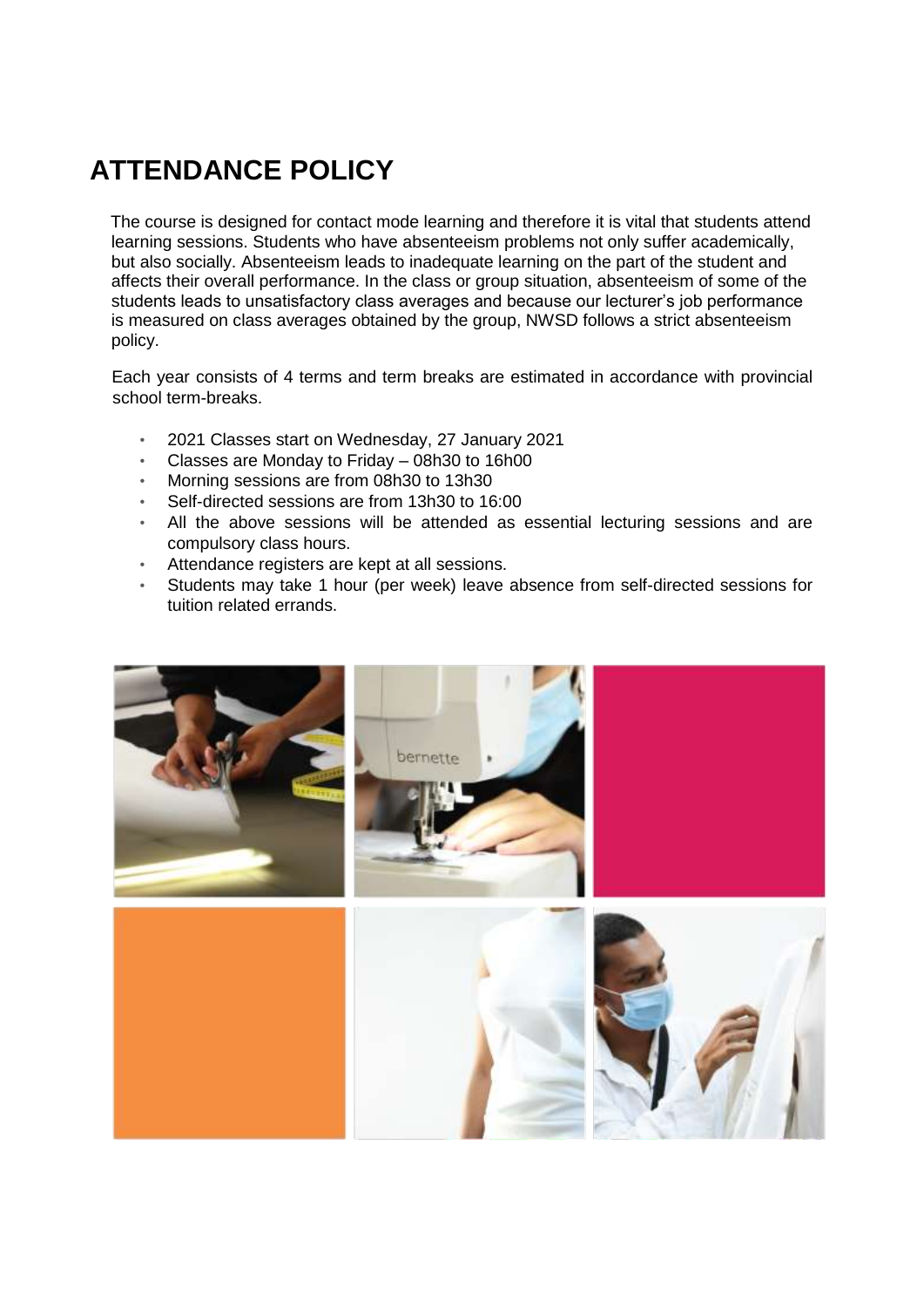### **ANNUAL FEE STRUCTURE 2021**

| <b>Course Fee</b>                  | <b>1st Year</b><br>2021 | 2nd Year<br>2022      | <b>3rd Year</b><br>2023 |
|------------------------------------|-------------------------|-----------------------|-------------------------|
| <b>Tuition Fees</b>                | R43 000-00              | R42 000-00            | R41 000-00              |
| <b>Examination Fee</b>             | R <sub>2</sub> 500-00   | R <sub>2</sub> 500-00 | R <sub>2</sub> 500-00   |
| Kit Fees (Resource Levy, Design    | R6 500-00               | R6 500-00             | R6 500-00               |
| kit, Book kit,                     |                         |                       |                         |
| Manual Kit, Sew Kit, Textiles Kit) | R <sub>2</sub> 000-00   | R <sub>2</sub> 000-00 | R <sub>2</sub> 000-00   |
| <b>Selective Modules</b>           |                         |                       |                         |
| <b>TOTAL</b>                       | R54 000-00              | R53 000-00            | R52 000-00              |

| <b>Payment Options</b>                                                                            | 1 <sup>ST</sup> Year 2021   | 2 <sup>nd</sup> Year 2022 | 3rd Year 2023          |
|---------------------------------------------------------------------------------------------------|-----------------------------|---------------------------|------------------------|
| <b>Option 1-Advanced Payment</b><br>Payable at the beginning of the<br>year by 31 January<br>2021 | R54 000-00                  | R53 000-00                | R52 000-00             |
| <b>Option 2-Termly Payment</b>                                                                    | R14 000-00                  | R <sub>13</sub> 750-00    | R <sub>13</sub> 500-00 |
| Payable at the start of each term                                                                 | X4 Instalments              | X4 Instalments            | X4 Instalments         |
| January, April, July, October                                                                     | $=$ R56 000-00              | $=$ R55 000-00            | $=$ R54 000-00         |
| <b>Option 3-Monthly</b>                                                                           | R4 820-00                   | R4 750-00                 | R4 650-00              |
| Payable at the beginning of each                                                                  | X <sub>12</sub> Instalments | X12 Instalments           | X12 Instalments        |
| month.                                                                                            | $=$ R57 840-00              | $=$ R57 000-00            | $=$ R55 800-00         |

- The total annual course fee is payable in either 4 termly instalments or 12 monthly instalments. Please note that these instalments are the payment plan towards the total course fee and these monthly payments therefore do not coincide with monthly attendance of classes.
- Registration fees and other fees paid to NWSD are non-refundable.
- Students will receive a *Registration Confirmation* letter and *student number* once the Registration fee is paid and all signed contracts have been issued to NWSD.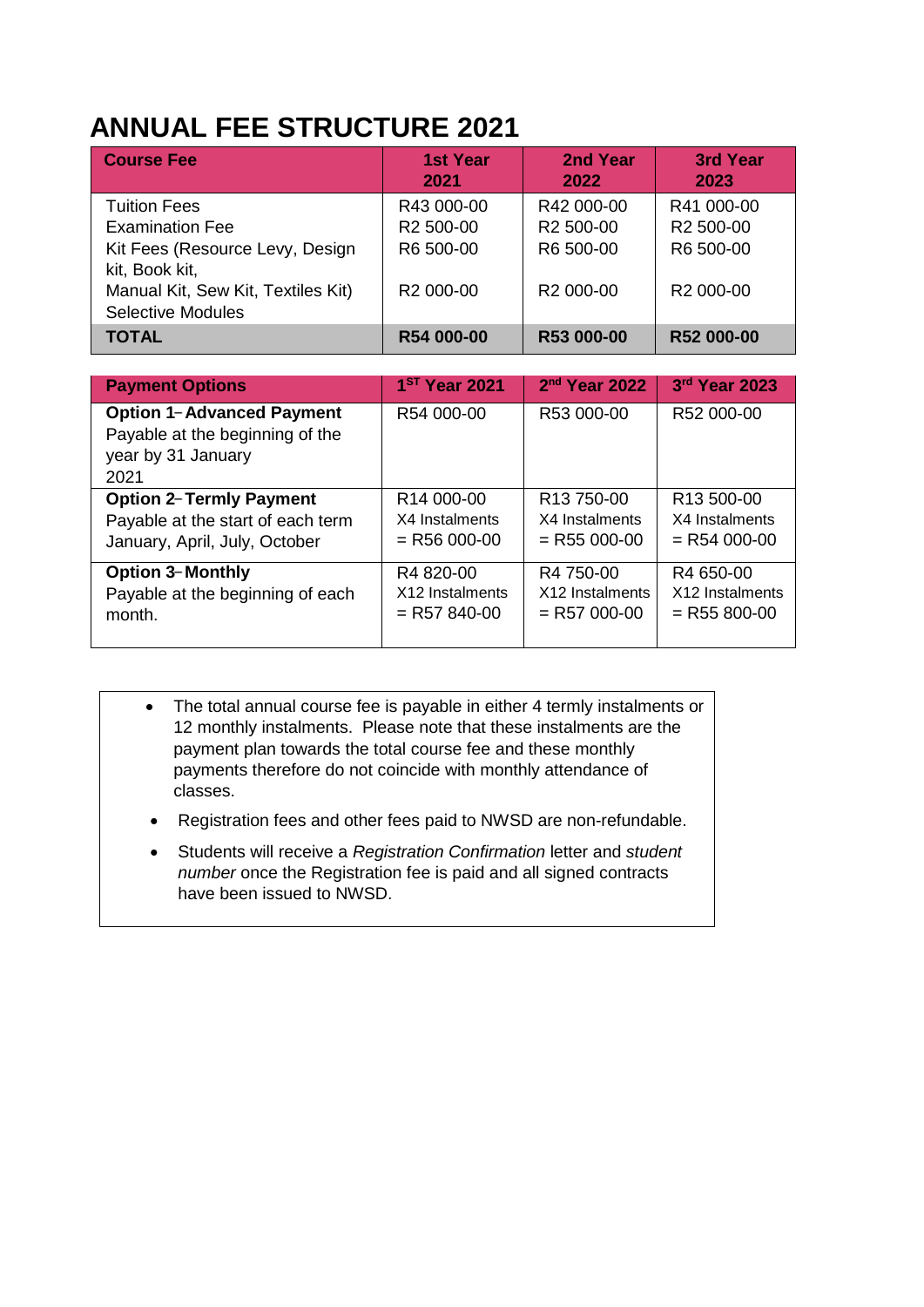| THE ABOVE FEES EXCLUDE THE FOLLOWING                                                                                                                                        |                                                 |                                                    |                                                    |  |
|-----------------------------------------------------------------------------------------------------------------------------------------------------------------------------|-------------------------------------------------|----------------------------------------------------|----------------------------------------------------|--|
|                                                                                                                                                                             | 1st Year 2021                                   | 2 <sup>nd</sup> Year 2022                          | 3rd Year 2023                                      |  |
| Registration Fee (Payable by 15 December<br>2020) or<br>Late Registration fee (if paid after 15<br>December<br>2020)                                                        | R4 800-00 or<br>R5 200-00                       | N/A                                                | N/A                                                |  |
| PFF Fashion Show Ticket Fee<br>Each student receives 10 tickets which they<br>can sell or give to family and friends.                                                       | R800-00<br>October 2021                         | R800-00<br>October 2022                            | R800-00<br>October 2023                            |  |
| PFF DVD and Photo Fees                                                                                                                                                      | R120-00<br>November 2021                        | R180-00<br>November 2022                           | R200-00<br>November 2023                           |  |
| PFF Fashion Show Participation fee                                                                                                                                          | R250-00<br>September 2021                       | R 1000-00<br>September 2022                        | R1 800-00<br>September 2023                        |  |
| Stationary, Sewing Machine, & Laptop                                                                                                                                        | Refer to requisition<br>list for specifications | Refer to<br>requisition list for<br>specifications | Refer to<br>requisition list for<br>specifications |  |
| <b>Bridal Challenge Fabric</b>                                                                                                                                              | N/A                                             | N/A                                                | R1000 to R2000<br>June 2023                        |  |
| Swimsuit Project                                                                                                                                                            | N/A                                             | R100 to R350<br>February 2022                      | N/A                                                |  |
| Lingerie Project                                                                                                                                                            | N/A                                             | R180 to R280<br>January 2022                       | N/A                                                |  |
| <b>Tailoring Project</b>                                                                                                                                                    | N/A                                             | N/A                                                | R1000 to R2000<br>February 2023                    |  |
| Men's Wear Project                                                                                                                                                          | N/A                                             | R300 to R500<br>March 2022                         | N/A                                                |  |
| <b>Circular Skirt Project</b>                                                                                                                                               | R150 to R250<br>March 2021                      | N/A                                                | N/A                                                |  |
| Hat Making Project                                                                                                                                                          | N/A                                             | N/A                                                | R200 to R400<br>June 2023                          |  |
| <b>Corset Project</b>                                                                                                                                                       | R150-00 to R180-00<br>June 2021                 | N/A                                                | N/A                                                |  |
| Storyboard Project                                                                                                                                                          | R100 to R200<br>February 2021                   | N/A                                                | N/A                                                |  |
| <b>Fashion Show Collection Fabric</b><br>The final amount needed cannot be estimated<br>as this is dependent on the collection and fabric<br>choices within the collection. | R300 to R3000<br>August 2021                    | R3 000 to R6 000<br>August 2022                    | R1 000 to R8 000<br>August 2023                    |  |

#### **Please Note**

- NWSD will gladly assist you in obtaining Special discounted prices for machines and laptops
- Students who are unable to receive funding for sewing projects will be assisted by the principal, by assigning a client who will then be responsible for the purchasing of fabric for the relevant project. The student will then produce the garment for the client under strict guidance from the principal to ensure the client receives a high-quality garment.
- NWSD will supply fabric for the following projects: 3rd year 3D Design; 3rd year Zero Waste Project; 1<sup>st</sup> year 1<sup>st</sup> Garment Project; 1<sup>st</sup> Year sewing samples